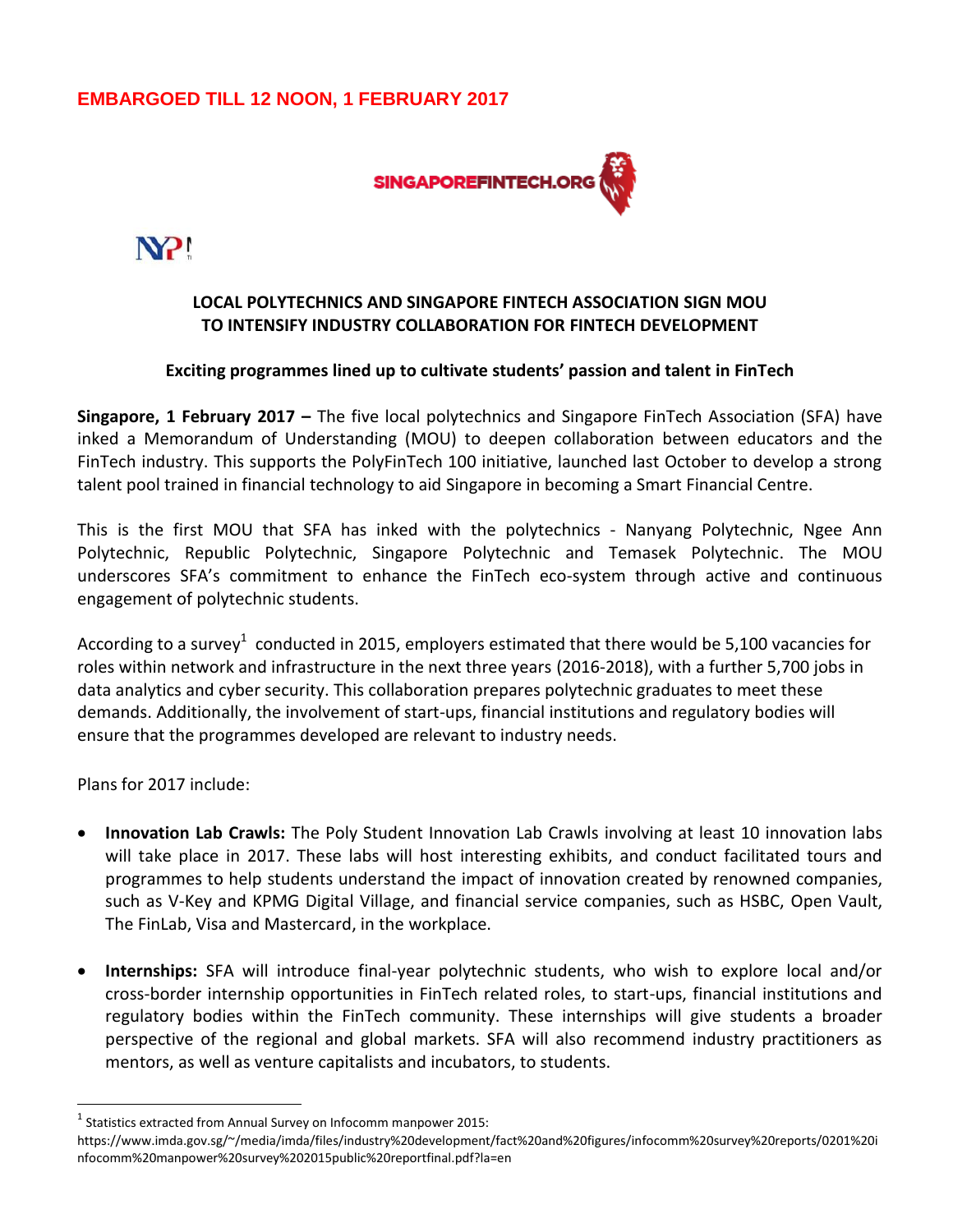**Workshops:** SFA will engage respective domain experts from the industry and/or companies to update the Polytechnics on new technological, regulatory and other advancements in the banking and financial sector. They plan to conduct 100 educational workshops, inclusive of hands-on sessions, at different innovation labs. V-Key will host a workshop on how advanced mobile security enables digital banking innovation.

On FinTech's burgeoning role in Singapore, SFA's President Mr Chia Hock Lai, said: "This MOU kick-starts an enriching partnership with the polytechnics to nurture a pool of skilled manpower for the flourishing FinTech community – a critical success factor for FinTech development in Singapore."

Mr Clarence Ti, Principal of Ngee Ann Polytechnic, the SkillsFuture Sector Coordinator for Accountancy and Financial Services, added: "Following the PolyFinTech 100 launch during the last quarter of 2016, we have gathered good momentum and achieved our target of securing 100 internships within two months. We are excited that this timely partnership with SFA will help open up more opportunities for polytechnic students to keep abreast of the FinTech sector's evolving needs, fuel their passion for the sector and upgrade their skillsets to meet industry demands."

- end -

For media queries, please contact:

Ms Grace Yeoh Ms Caroline Bowler Corporate Communications Office **Bowlah PR** DID: +65 6460 7362 DID: +65 8332 7688 Email: [graceyeoh@np.edu.sg](mailto:graceyeoh@np.edu.sg) Email: [caroline@bowlah.com](mailto:caroline@bowlah.com)

#### Ngee Ann Polytechnic **Singapore FinTech Association**

Other Media Contacts:

Nanyang Polytechnic Singapore Polytechnic Ms Wong Cuiyan Mr Frank Chua Communications & Outreach Development Department of Communications Tel: 6550 0246 / 9764 4034 Tel: 6870 7043 Email: wong cuiyan@nyp.edu.sg Email: frank chua@sp.edu.sg

Republic Polytechnic **Temasek Polytechnic Temasek Polytechnic** Mr Patrick Seng / Mr Julian Soh Ms Vimala Christie Office of Corporate Communications Corporate Communications Tel: 9767 6701 / 9018 0719 Tel: 6780 5019 Email: [patrick\\_seng@rp.edu.sg](mailto:patrick_seng@rp.edu.sg) Unity Email[: vimalac@tp.edu.sg](mailto:vimalac@tp.edu.sg)